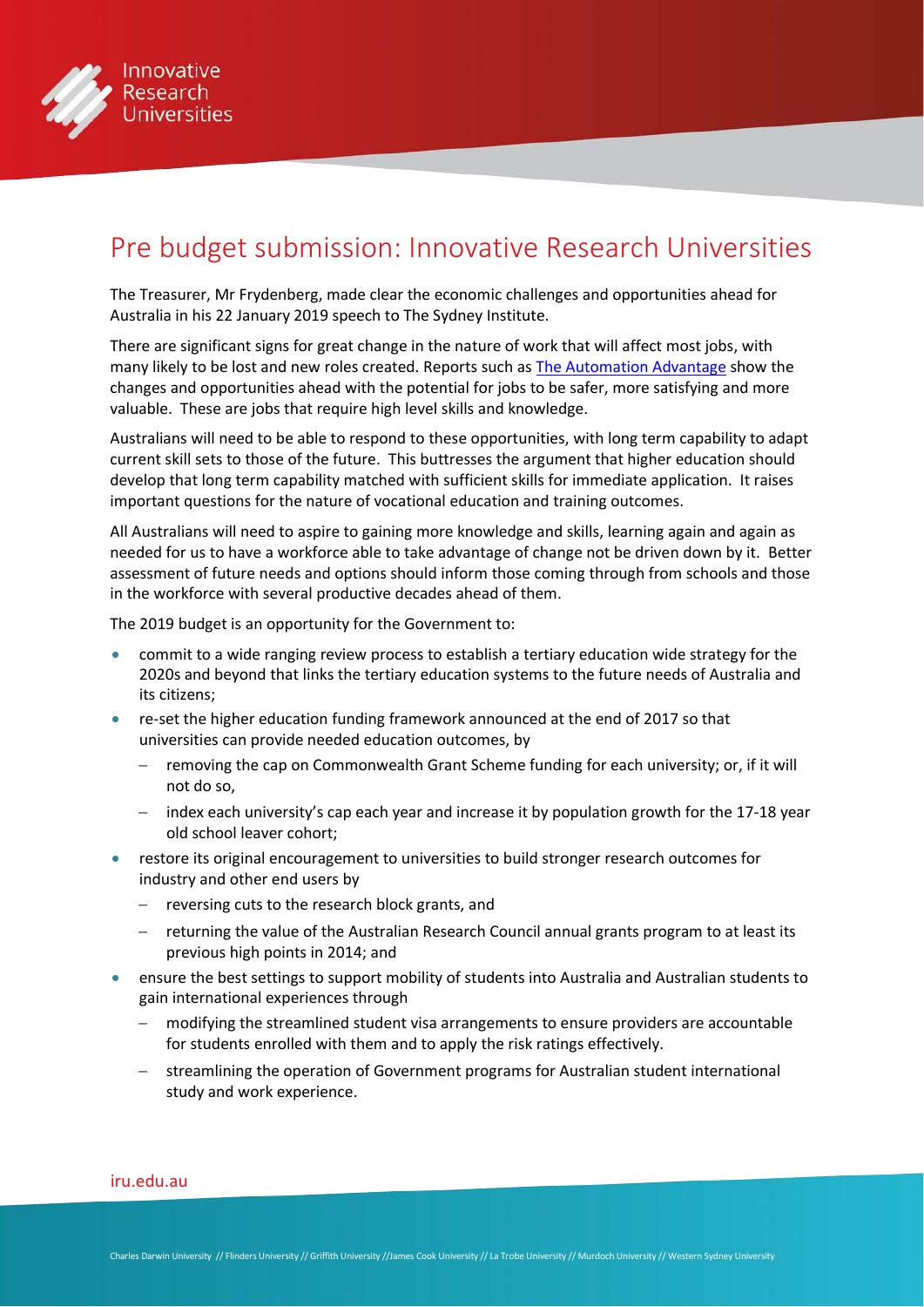

# 1. An effective tertiary education system

Australia needs a tertiary system that expects everyone to participate, just as 40 years ago completion of secondary education became standard not a privilege.

A major requirement for the coming decades is to create a coherent tertiary education system that ensures each person has the opportunity and incentive to achieve the vocational and higher education qualifications, skills and knowledge to which they aspire.

It is clear that vocational education is suffering from considerable doubts about its purpose and financing structure. Changes to vocational education and training funding have put pressure on the quality and availability of VET for school leavers, discouraging some. Solving these need not involve higher education, but the argument for a broader approach may provide the driver to achieve a resolution.

The IRU supports the case for change made by the Business Council of Australia and most recently the Australian Industry Group among others. We explore the challenges and implications in [Towards](https://www.iru.edu.au/wp-content/uploads/2018/11/Towards-a-Tertiary-Future-discussion-paper-Nov-18.pdf)  [a tertiary future.](https://www.iru.edu.au/wp-content/uploads/2018/11/Towards-a-Tertiary-Future-discussion-paper-Nov-18.pdf)

Young Australians need to complete school. They then need further qualifications and a means to access discrete, targeted sets of skills and knowledge as their future employment requires. Most are doing just this through a mix of higher education and vocational education and training.

This is shown in the [Take up of tertiary education](http://www.iru.edu.au/wp-content/uploads/2018/11/The-take-up-of-tertiary-education-Nov-18.pdf) analysis of education outcomes from the Longitudinal Study of Australian Youth (LSAY). Of those aged 25 in 2016:

- 79% had completed either a higher education degree (38%), a VET qualification (34%) or both (7%).
- Of those who had not completed tertiary education, most had completed year 12 (17%) with the remainder having not completed year 12 (3%).

Over the next decade the school leaver cohort is set to grow notably faster than general population growth, with a peak of 4.1% growth in 2024 (ABS 3222.0 - Population Projections, n.d.). Current supply levels, which are set to fall in higher education, will not be sufficient. The logical policy solution is funding systems for the 2020s that support each person in the cohort to gain tertiary education necessary for their future.

## **Action**

1. The Government should commit to a wide ranging review process to establish a tertiary education wide strategy for the 2020s and beyond that links the tertiary education systems to the future needs of Australia and its citizens.

# 2. Re instate sensible funding for higher education to meet future need

## **Value of demand driven funding**

The demand driven funding arrangements for universities between 2012 and 2017 allowed all who aspired, and met university requirements, to begin a university degree. Its outcomes were clear as shown i[n Impact of more students at university.](https://www.iru.edu.au/wp-content/uploads/2017/04/Impact-of-more-students-at-University-Part-1.pdf)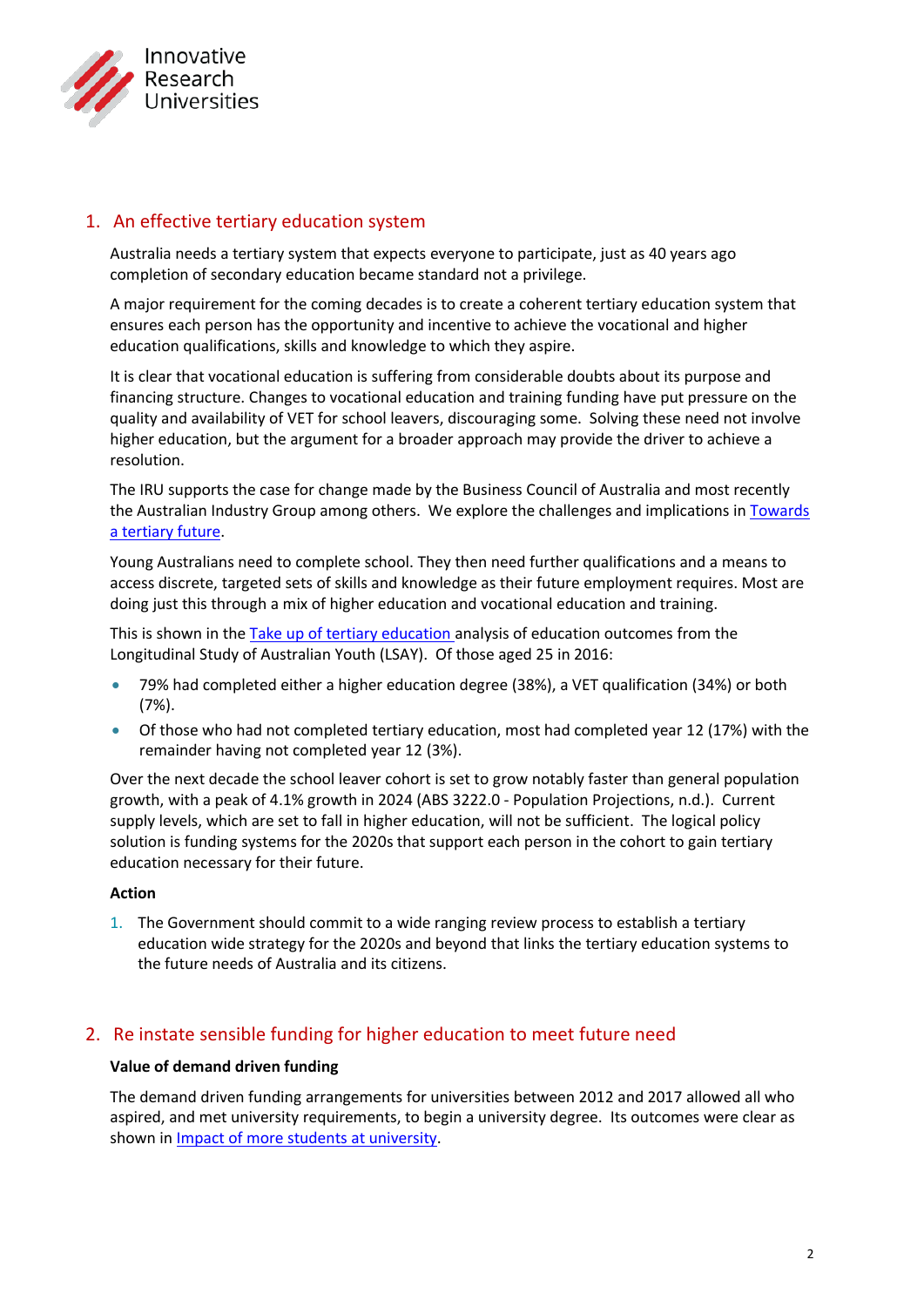

- Between 2012 and 2017 there was a major increase in university students concentrated in health professions (38,000 more students or an increase of 25% since 2012) and the science and technology areas (growth of 26,000 students or 18% increase over the past 5 years) (STEM). These subject areas depend heavily on the Government Commonwealth Grant Scheme contribution more than the students' payments. Full funding allowed universities to meet demand and support Government objectives to raise the number of STEM graduates.
- There was growth at lower levels in other disciplines (8% in education, 14% in Science and Culture, with the growth rate across all disciplines being 15% from 2012 to 2017), as universities responded to demand for skills across all areas, allowing individuals to pursue their best assessment of their future needs.
- For the first time in two decades there was a serious increase in participation by students from low socio economic regions, although the disparity remains strong. The increase from 2012 to 2017 in Low-SES enrolments was 34,000, a 30% increase, leading to a Low-SES representation of 19% of all Australian undergraduate students.

Post-graduation data shows that graduates continue to earn more than non-graduates, with real levels of wages remaining strong. The benefits individual by individual are clear, with employment and good earnings flowing through to Government revenues.

## **Implications of the Commonwealth Grant Scheme funding cap long term**

The Government decision to cap university Commonwealth Grant Scheme funding at its 2017 level means that universities will steadily reduce the number of students enrolled to avoid allowing the investment per student to drop below the level needed for quality student learning.

The Government proposals for the university by university funding cap to be indexed to population growth, contingent on meeting performance standards on student experience, graduate outcomes and equity is not a serious mechanism to meet growing demographic demand in the 2020s, let alone the continued steady rise in the proportion of the workforce needing higher level education.

Nor will it address the disparity between levels of education in across regions of Australia, effectively locking in current distribution of higher education opportunities. The Government and its members will have no means to respond to demographic needs of the various communities that they serve. This would make irrelevant the outcomes of the regional, rural and remote review currently under way.

There is little logic to linking an annual increase in the CGS funding cap to population growth, implying a means to maintain pace in the number of students with population, without any indexation mechanism that maintains the value of the capped amount. It confounds the question of maintaining the value of university funding with allowing the system to grow in response to population growth.

- The population growth projections sit below the usual level of the indexation factor used to increase the base rates in the Act.
- Population growth for the 18-64 group is much lower than for the key demographic of 17-18 year olds, whose numbers over the coming decade drive the need for tertiary education over the coming two decades (see figure 1).

Hence the annual cap on CGS funding will cover fewer and fewer student places each year it remains in place.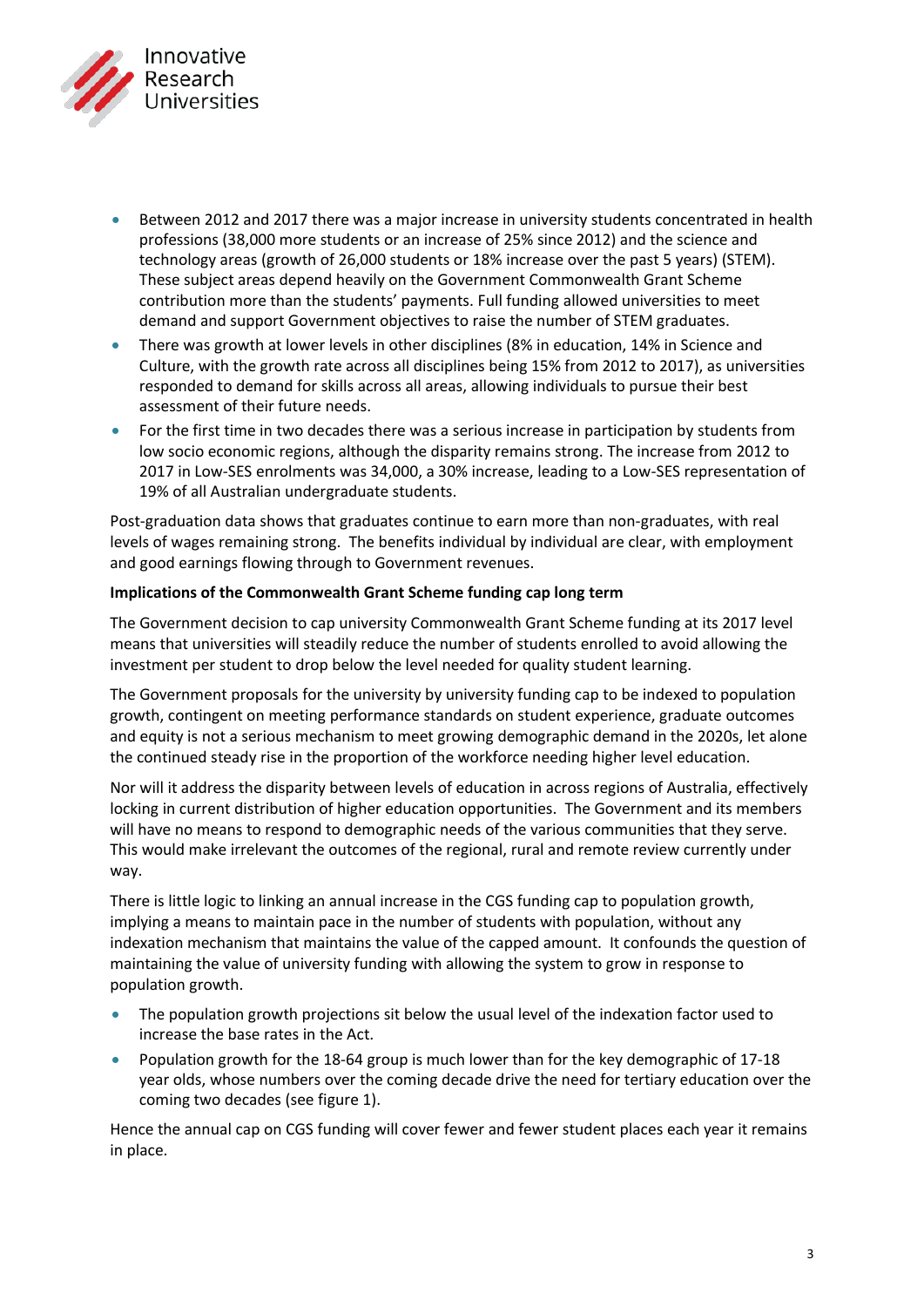

## **Action**

- 2. The Government should re-set the higher education funding framework announced at the end of 2017 so that universities can provide needed education outcomes:
	- remove the cap on Commonwealth Grant Scheme funding for each university; or if it will not do so
	- index each university's cap each year and increase it by population growth for the 17-18 year old school leaver cohort.



**Figure 1 – Projected annual Australian population growth by age group(s)**

ABS 3222.0 - Population Projections, n.d

# 3. An effective research system

Australia's university research system is performing strongly by world standards. This has recently been confirmed by the *Barlow Report 2019 - Australian University Research on the World Stage* .

Australian research has directly improved the quality of life of all Australians and the scholarly endeavours of our academics contributes to our international reputation for high quality teaching and student experience. Our academics are increasingly productive in terms of highly cited disciplinary-based research, while remaining responsive to societal needs in their pursuit of applied, strategic and practically-oriented research.

The value of our research is shown by our universities increasing share of research funding from business, Government and not for profit research end users. As we embrace the engagement agenda, universities are also beginning to develop new career paths for academic staff beyond the traditional disciplinary-based teaching and research functions.

The 2018 budget provided much needed long term investment plan for research infrastructure. Used constructively it can stimulate the whole Australian research system by intentionally hosting new infrastructure across many centres distributing the positive spill-over effects of infrastructure.

The dual public funding system of open block grants that universities direct to best outcomes and directed competitive grants for projects, has helped target resources to highly productive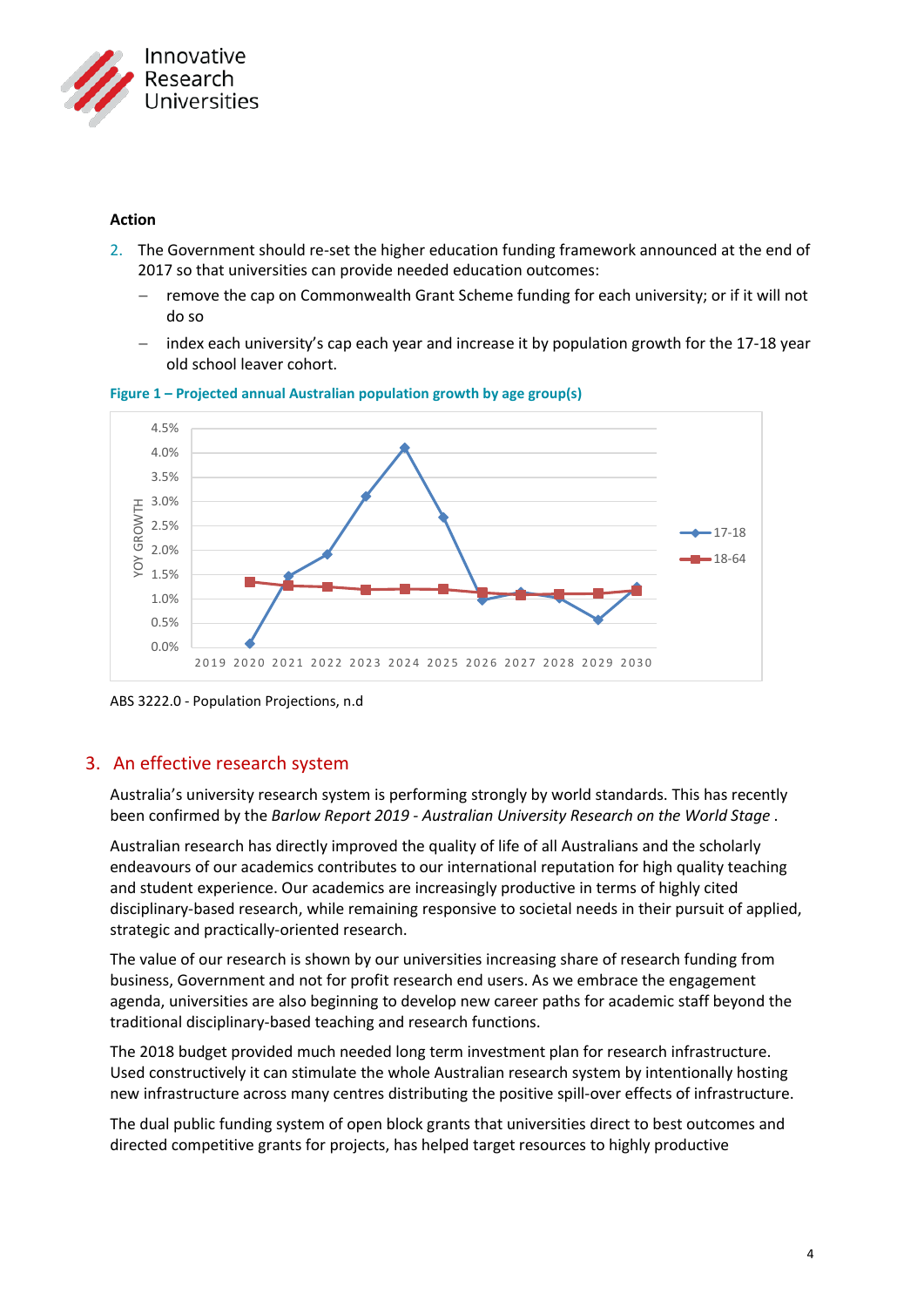

researchers and incentivised research behaviours. However, its effectiveness in funding breakthrough research and efficiency in allocating resources is facing strains. Success rates for many nationally competitive grants are low, selection processes are slow, and administration costs are high.

To encourage a twofold focus on both fundamental research and industry driven research the Government through the National Innovation and Science Agenda reworked the Research Block Grants (RBGs) into two streamlined programmes namely the Research Support Programme (RSP) and the Research Training Programme (RTP). Before the impact of that change could be felt the Government announced late in 2018 that it would cut the funding for these programs from 2019, removing over 6% of their funding.

Australian Research Council funding remains stagnant, holding back full use of research capability of Australia's universities, with numerous valuable projects not funded.

## **Action**

The Government should restore its original encouragement to universities to build stronger research outcomes for industry and other end users.

- 3. Reverse cuts to the research block grants.
- 4. Return the value of the Australian Research Council annual grants program to at least its previous high points in 2014.

# 4. Support the international mobility of students into and from Australia

## **International student visa system**

Australia has an effective university system that supports the education of students from countries around the world. Our major role in international education strengthens understanding of Australia around the world and links Australian students to the opportunities the world holds for them.

Crucial to this is an effective visa system that both allows students to come to Australia and ensures they follow visa requirements. Those who breach visa requirements should be identified and action taken; those who adhere to the visa requirements should be permitted to take advantage of work visas tied to successful study and to aim at longer term residence.

Universities found the initial introduction of the streamlined visa system effective but have two issues that need to be addressed.

The first is to ensure that the risk relating to a student ties to the provider the student is enrolled with. Providers who accept transfer students from other providers should bear the risk associated with those transfer students.

At present students who begin study with the principle provider but then move to another are held against the record of the principle provider, removing any incentive for the second provider to ensure students continue to meet visa requirements and leaving the principle provider with the risk legacy of students who are no longer enrolled with them.